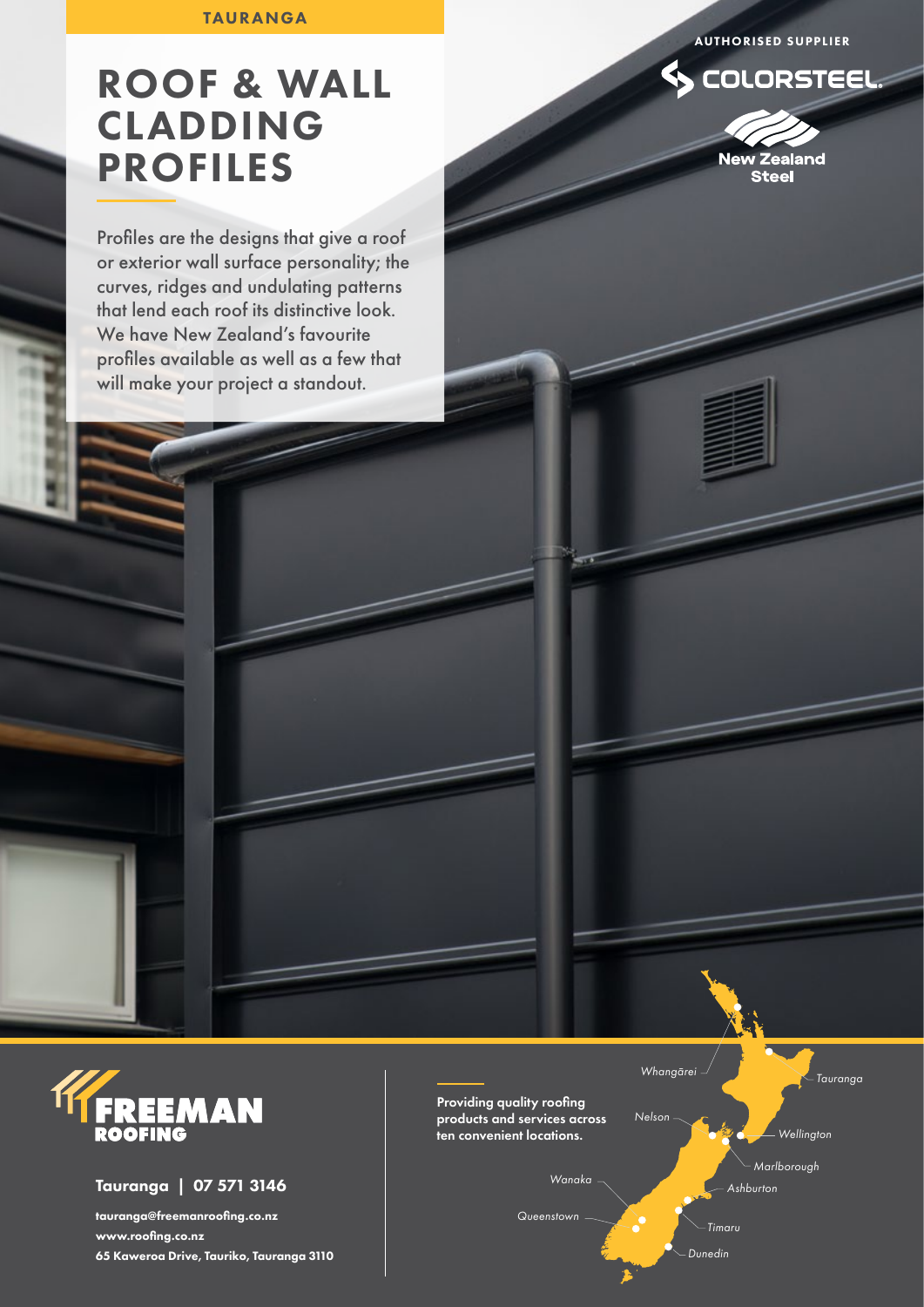# **CORRUGATE**



Corrugate is one of New Zealand's most used roofing profiles. This timeless classic can recapture traditional styles on a typical kiwi villa roof, or set trends as a modern roofing solution, wall cladding or fencing profile.

Long run available

Wide range of colours available

Suitable for roll curving

Suitable for roofs pitched at a minimum of 8°

0.4mm or 0.55mm material thickness gauges available



For 1.1kn Concentrated Load for G550 Steel.

| <b>Location of span</b>       | <b>Thickness (BMT)</b> |       |
|-------------------------------|------------------------|-------|
|                               | .40 <sub>mm</sub>      | .55mm |
| <b>Roof End Span</b>          | 700                    | 1000  |
| <b>Roof Intermediate Span</b> | 1000                   | 1500  |
| <b>Wall End Span</b>          | 1200                   | 1700  |
| <b>Wall Intermediate Span</b> | 1800                   | 2400  |

Single spans should be limited to 80% of the above end spans.

Purlin spacing should be reduced in high traffic areas or areas supporting items such as air conditioning units or walkways that are provided for maintenance.

#### FASTENINGS

Recommended roof fasteners:

| <b>Nails</b> | <b>Timbertites</b> | <b>Steeltites</b>  |
|--------------|--------------------|--------------------|
| 60mm         | $12q \times 50$ mm | $12q \times 35$ mm |

Wall fastenings also available. The fastener and its coatings must be compatible and suitable for environment and roofing product.

# SHEET COVER

| 1 x Sheet        | 838mm  | 6 x Sheet  | 4648mm             |
|------------------|--------|------------|--------------------|
| 2 x Sheet        | 1600mm | 7 x Sheet  | 5410 <sub>mm</sub> |
| $3 \times$ Sheet | 2362mm | 8 x Sheet  | 6172mm             |
| $4 \times$ Sheet | 3124mm | 9 x Sheet  | 6934mm             |
| 5 x Sheet        | 3886mm | 10 x Sheet | 7696mm             |

# FIVE RIB

# MAXIMUM SPAN

For 1.1kn Concentrated Load for G550 Steel.

| <b>Thickness (BMT)</b> |       |
|------------------------|-------|
| .40 <sub>mm</sub>      | .55mm |
| 1000                   | 1100  |
| 1500                   | 1800  |
| 1400                   | 1900  |
| 2000                   | 2700  |
|                        |       |

Single spans should be limited to 80% of the above end spans.

Purlin spacing should be reduced in high traffic areas or areas supporting items such as air conditioning units or walkways that are provided for maintenance.

# FASTENINGS

Recommended roof fasteners:

| <b>Nails</b>     | <b>Timbertites</b> | <b>Steeltites</b>  |
|------------------|--------------------|--------------------|
| 75 <sub>mm</sub> | $12q \times 65$ mm | $12q \times 55$ mm |

Wall fastenings also available. The fastener and its coatings must be compatible and suitable for environment and roofing product.

# SHEET COVER

| 1 x Sheet        | 815mm  | 6 x Sheet  | 4648mm |
|------------------|--------|------------|--------|
| 2 x Sheet        | 1600mm | 7 x Sheet  | 5410mm |
| $3 \times$ Sheet | 2362mm | 8 x Sheet  | 6172mm |
| 4 x Sheet        | 3124mm | 9 x Sheet  | 6934mm |
| 5 x Sheet        | 3886mm | 10 x Sheet | 7696mm |



Five Rib is a light, strong and contemporary style producing distinctive design solutions for both commercial and domestic uses.

Long run available

Wide range of colours available

Suitable for roofs pitched at a minimum of 3°

Pan swage enhances appearance

0.4mm or 0.55mm material thickness gauges available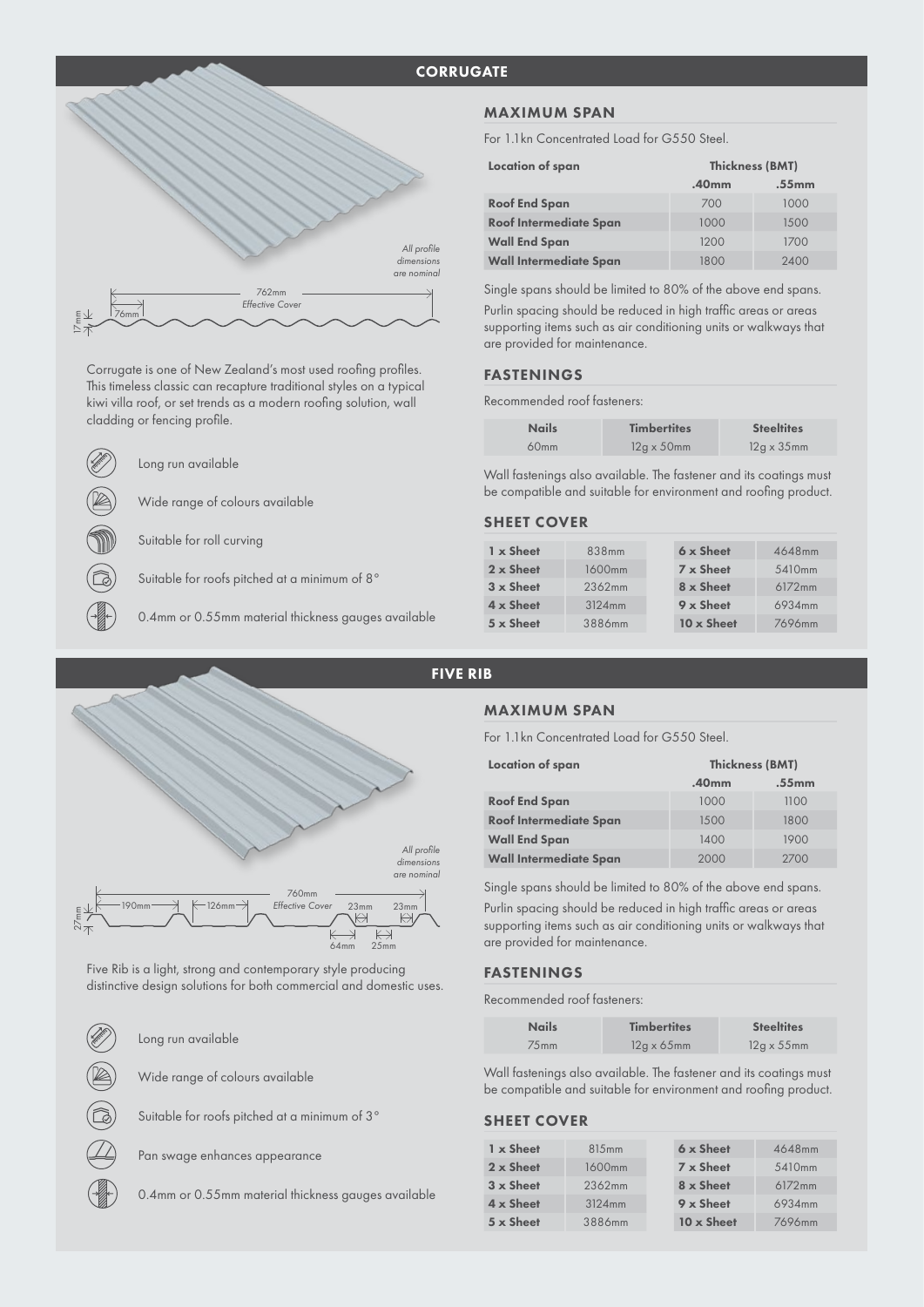# ALPINE TRAY SS675



Long run available

Wide range of colours available

Pan swage optional

Suitable for pitched roofs down to 3°

Machine transportable to site

Alpine Tray SS675 is a variable width (std 455mm wide) tray roofing and cladding system, roll formed in single length trays and hidden fixed to solid and open purlin substrate. Alpine Tray SS675 is a clip system profile with a high rib (45mm) which accentuates its strong clean lines and allows for installation over open purlin with confidence.

# AVAILABLE IN THREE DIFFERENT FINISHES:

- Steel, Zincalume and pre-finished (Colorsteel or Colorcote)
- BMT 0.40mm, 0.55mm, 0.75mm
- Copper. BMT 0.50mm, 0.70mm
- Zinc. BMT 0.70mm
- Purlins 100 x 50 at 600mm centres

# CLIPS

These are available in both stainless and galvanised and supplied to meet the specification. They are generally fixed at 600mm centres but this may vary according to the wind loadings and load conditions. Please see website for additional clip detail.

#### FIXINGS

Supplied in the specified finish. Length and size is determined as per the approved building code and the Metal Roofing Association Code of Practice.

Important note regarding 'oil canning' which is defined as visible waviness in the flat areas<br>of metal roofing and wall cladding. Oil canning is an architectural feature of any wide flat<br>pan profile which will not impact t

**Sound Reverbration – High Wind zone areas:** Extreme wind events may cause sound<br>reverberation on Alpine Tray SS675 & Standing Seam SS150 Tray pans. It does not cause<br>detriment to product performance. Please contact your l *before specifying these products in High wind zone areas.*